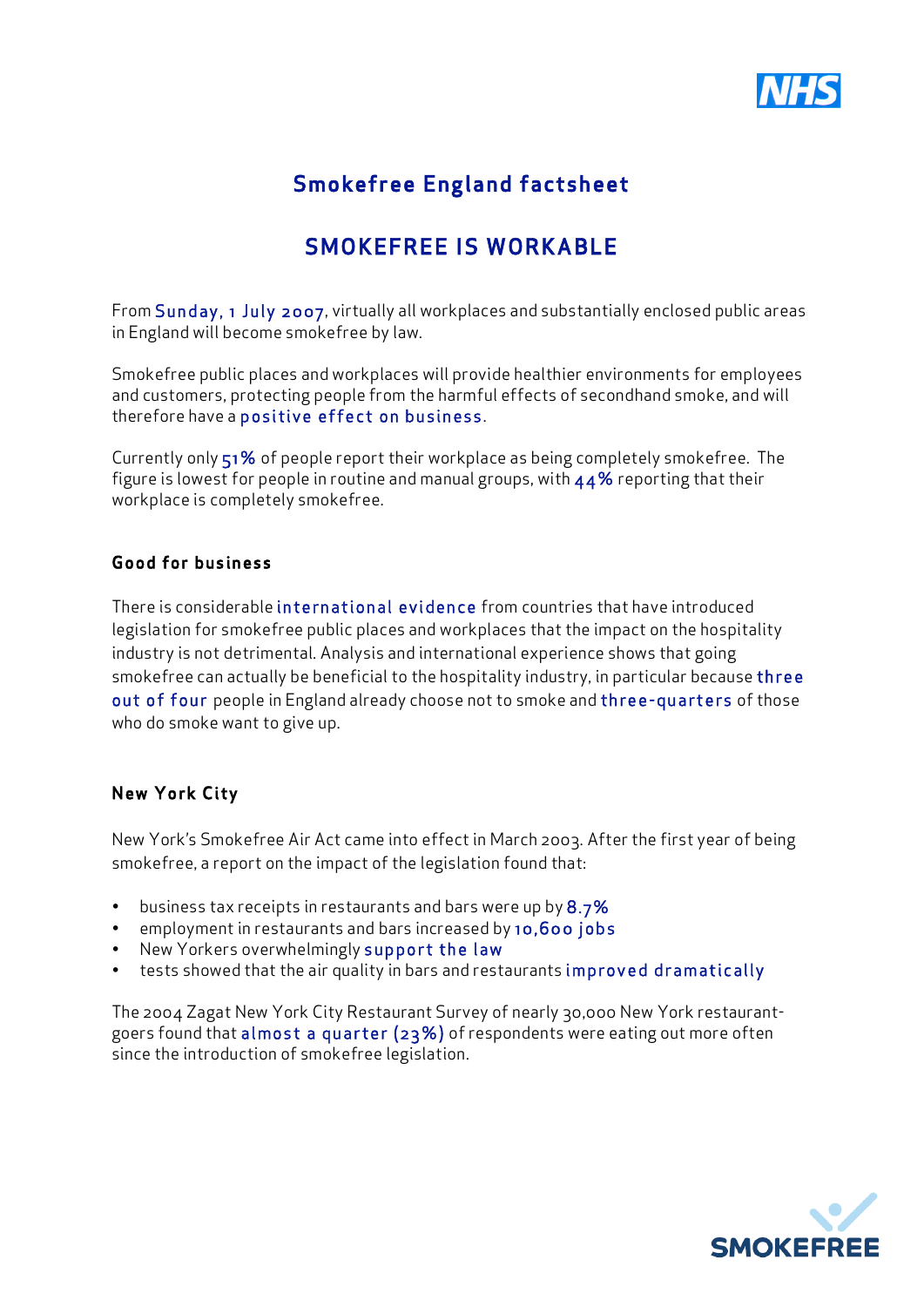#### Ireland and Scotland

There is also comparable evidence of the benefits of smokefree legislation for the hospitality industries in Ireland, which went smokefree in 2004, and similar evidence is emerging in Scotland since their smokefree legislation was implemented in March 2006.

The Irish Office of Tobacco Control reported in December 2004 that compliance levels with the new law were high  $-$  94% in hotels, 99% in restaurants and 91% in licensed premises. Similarly high levels of compliance are reported in Scotland.

### England

Many pubs and restaurants in England that have already introduced a voluntary smokefree policies report an increase in trade and profits. A recent survey for The Times, published in October 2006, found that amongst English pubs that have already banned smoking:

- profits have risen by an average of 50%
- food sales have risen by 80% on average
- gout of ten landlords reported that they were selling more food
- Nearly half of landlords said that drinks profits had increased by 37% on average, while a third said they had stayed the same

In their latest survey of members, The Federation of Small Businesses found that 25 per cent of business owners thought that a ban on smoking in public places would not adversely affect their business, compared with just 4 per cent who did foresee a negative impact. This survey collected information from close to 19,000 Federation of Small Businesses across the United Kingdom, and was conducted in September 2005.

A survey of 501 business decision makers in England conducted by Continental Research in August 2006 found that:

- 89% of all businesses, and three-quarters (74%) of hospitality businesses predict that smokefree legislation will be easy to implement
- 36% of hospitality businesses believe that creating a smokefree workplace will have a positive impact on the company, 45% believe it will not change anything, whilst only 17% believe it will have a negative impact

### Case study evidence

Mitchells & Butlers (M&B), the pub group that owns the All Bar One and O'Neill's chains, reported in September 2006 that food sales, which make up 28% of their sales mix, were up by 11%, as a result of the introduction of smokefree legislation in Scottish pubs.